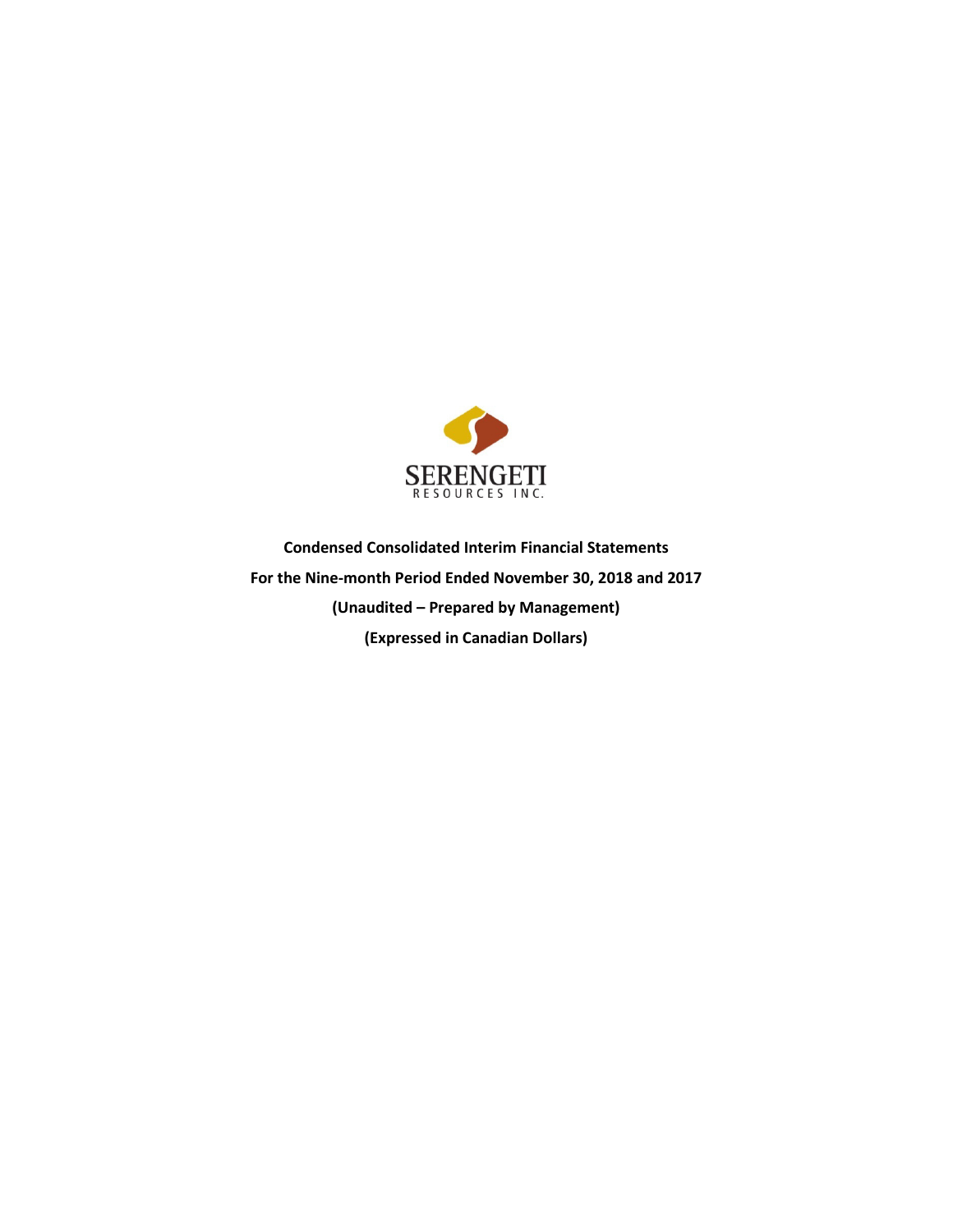# *Condensed Consolidated Unaudited Interim Financial Statements*

*In accordance with National Instrument 51-102 released by the Canadian Securities Administrators, the Company discloses that its auditors have not reviewed the condensed consolidated interim unaudited financial statements for the nine-month period ended November 30, 2018.*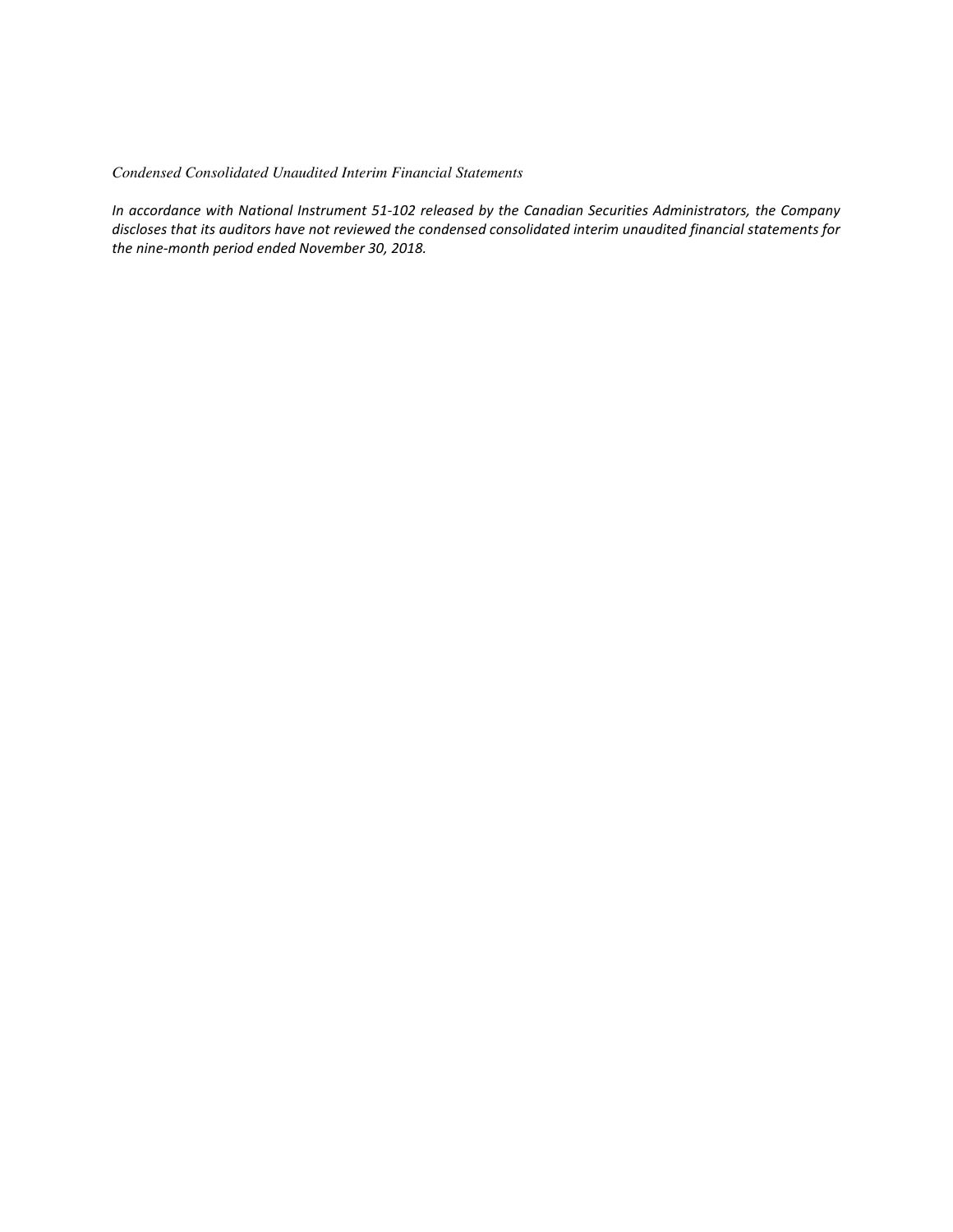# Serengeti Resources Inc. Condensed Consolidated Interim Statements of Financial Position (Expressed in Canadian Dollars - Unaudited)

|                                            | <b>Note</b> | November 30, 2018   | <b>February 28, 2018</b> |
|--------------------------------------------|-------------|---------------------|--------------------------|
|                                            |             |                     |                          |
| <b>ASSETS</b>                              |             |                     |                          |
| <b>Current assets</b>                      |             |                     |                          |
| Cash and cash equivalents                  | 3           | \$<br>562,556       | \$<br>1,032,838          |
| Receivables                                | 4           | 39,130              | 26,002                   |
| Prepaid expenses                           |             | 12,801              | 15,952                   |
|                                            |             | 614,487             | 1,074,792                |
| <b>Non-current assets</b>                  |             |                     |                          |
| Investment in joint venture                | 5           | 14,885,034          | 15,214,032               |
| Reclamation deposits                       | 7           | 31,760              | 94,284                   |
| Equipment                                  |             | 1,692               | 2,183                    |
| Exploration and evaluation assets          | 6           | 2,378,893           | 1,901,659                |
|                                            |             | 17,297,379          | 17,212,158               |
| <b>TOTAL ASSETS</b>                        |             | \$<br>17,911,866 \$ | 18,286,950               |
| <b>LIABILITIES</b>                         |             |                     |                          |
| <b>Current liabilities</b>                 |             |                     |                          |
| Trade payables and accrued liabilities     |             | \$<br>104,046 \$    | 80,212                   |
| Deferred revenue                           | 8,10<br>5   |                     |                          |
|                                            |             | 175,838             | 679,000                  |
| <b>TOTAL LIABILITIES</b>                   |             | 279,884             | 759,212                  |
| <b>SHAREHOLDERS' EQUITY</b>                |             |                     |                          |
| Share capital                              | 9           | 41,526,689          | 40,710,973               |
| Warrant reserve                            | 9           | 4,346               | 175,345                  |
| Other reserves                             | 9           | 8,014,649           | 7,836,703                |
| Deficit                                    |             | (31, 913, 702)      | (31, 195, 283)           |
| TOTAL SHAREHOLDERS' EQUITY                 |             | 17,631,982          | 17,527,738               |
| TOTAL LIABILITIES AND SHAREHOLDERS' EQUITY |             | \$<br>17,911,866    | \$<br>18,286,950         |

Nature of operations and going concern (note 1)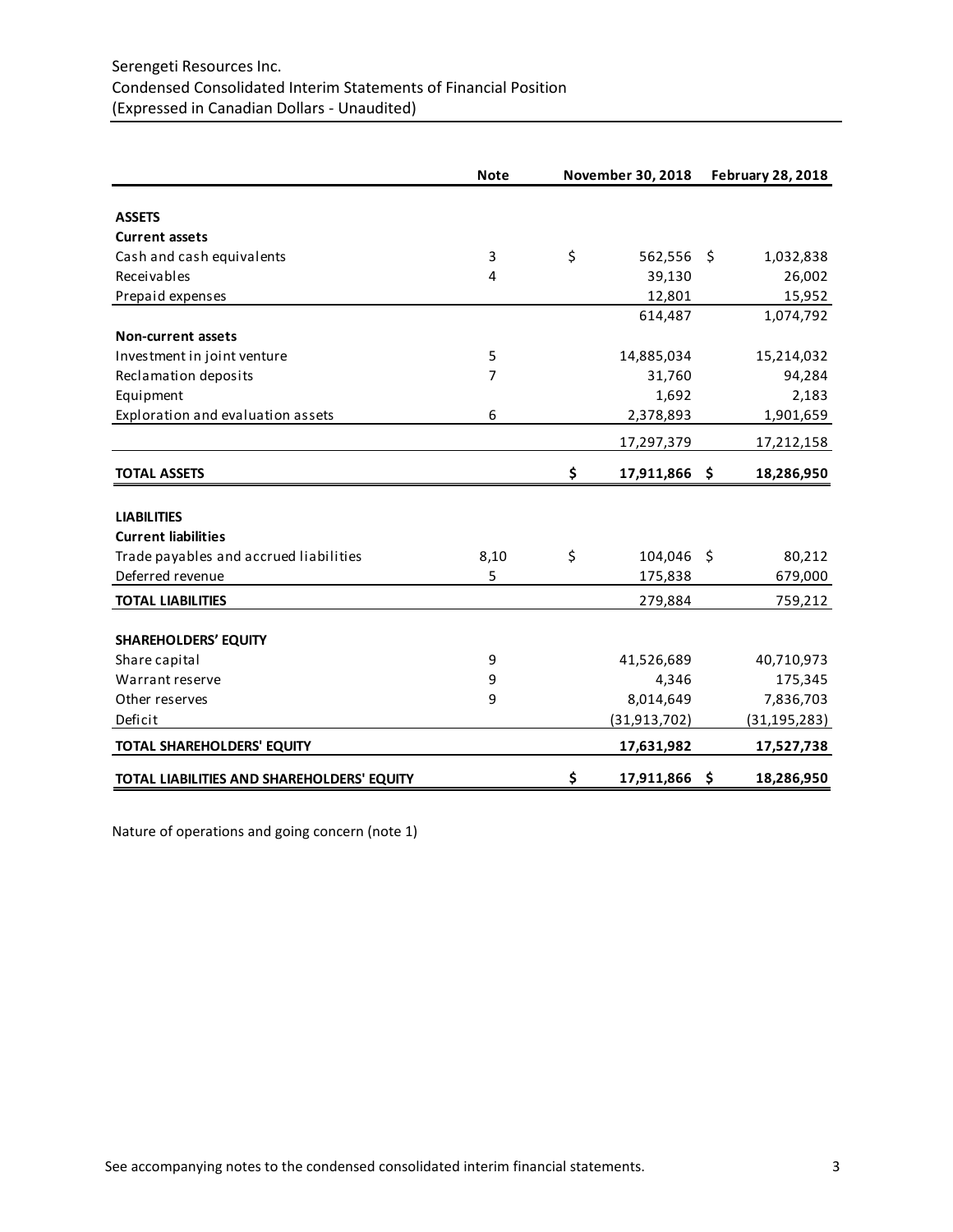# Serengeti Resources Inc. Condensed Consolidated Interim Statements of Loss and Comprehensive Loss (Expressed in Canadian Dollars - Unaudited)

|                                     |             | Three-month period ended |             |  |                              |                       | Nine-month period ended |                      |  |
|-------------------------------------|-------------|--------------------------|-------------|--|------------------------------|-----------------------|-------------------------|----------------------|--|
|                                     | <b>Note</b> |                          | 2018        |  | November 30,<br>2017         | 2018                  |                         | November 30,<br>2017 |  |
|                                     |             |                          |             |  |                              |                       |                         |                      |  |
| <b>Expenses</b>                     |             |                          |             |  |                              |                       |                         |                      |  |
| Consulting                          | 10          | \$                       | 15,246 \$   |  | 30,858                       | \$<br>88,566 \$       |                         | 96,966               |  |
| Conventions and tradeshows          |             |                          | 36,878      |  | 4,809                        | 45,995                |                         | 16,149               |  |
| Corporate development               |             |                          | 35,634      |  | 102,034                      | 35,634                |                         | 102,034              |  |
| Depreciation                        |             |                          | 163         |  | 234                          | 491                   |                         | 702                  |  |
| Director fees                       | 10          |                          | 11,750      |  |                              | 36,750                |                         |                      |  |
| Investor relations                  |             |                          | 7,385       |  | 14,277                       | 23,553                |                         | 45,043               |  |
| Management fees                     | 10          |                          | 45,758      |  | 39,793                       | 141,426               |                         | 116,355              |  |
| Office and miscellaneous            |             |                          | 21,367      |  | 18,803                       | 65,011                |                         | 55,845               |  |
| Professional fees                   |             |                          | 11,178      |  | 42,714                       | 32,206                |                         | 78,937               |  |
| Project investigation costs         |             |                          | 1,612       |  | 1,890                        | 26,252                |                         | 2,515                |  |
| Salaries                            |             |                          | 33,370      |  |                              | 33,370                |                         |                      |  |
| Share-based compensation            | 9           |                          |             |  | 10,393                       | 231,104               |                         | 10,393               |  |
| Transfer agent and filing fees      |             |                          | 5,506       |  | 5,909                        | 23,344                |                         | 18,352               |  |
|                                     |             |                          | (225, 847)  |  | (271, 714)                   | (783, 702)            |                         | (543, 291)           |  |
| <b>Other Items</b>                  |             |                          |             |  |                              |                       |                         |                      |  |
| Impairment                          | 6           |                          |             |  | (1,841,910)                  | (125, 253)            |                         | (1,841,910)          |  |
| Interest income                     |             |                          | 681         |  | 1,280                        | 6,372                 |                         | 3,919                |  |
| Share of joint venture loss         | 5           |                          | (49)        |  |                              | (1,943)               |                         |                      |  |
| Other income                        | 6           |                          |             |  |                              | 10,000                |                         |                      |  |
| Management income                   | 5           |                          | 44,847      |  |                              | 176,107               |                         |                      |  |
|                                     |             |                          | 45,479      |  | (1,840,630)                  | 65,283                |                         | (1,837,991)          |  |
| Loss and comprehensive loss for the |             |                          |             |  |                              |                       |                         |                      |  |
| period                              |             | Ś                        |             |  | $(180,368)$ \$ $(2,112,344)$ | \$<br>$(718, 419)$ \$ |                         | (2,381,282)          |  |
| Loss per share - basic and diluted  |             | \$                       | $(0.00)$ \$ |  | (0.02)                       | \$<br>$(0.01)$ \$     |                         | (0.03)               |  |
| Weighted average number of          |             |                          |             |  |                              |                       |                         |                      |  |
| common shares outstanding           |             |                          | 91,328,591  |  | 86,291,369                   | 89,448,431            |                         | 80,447,146           |  |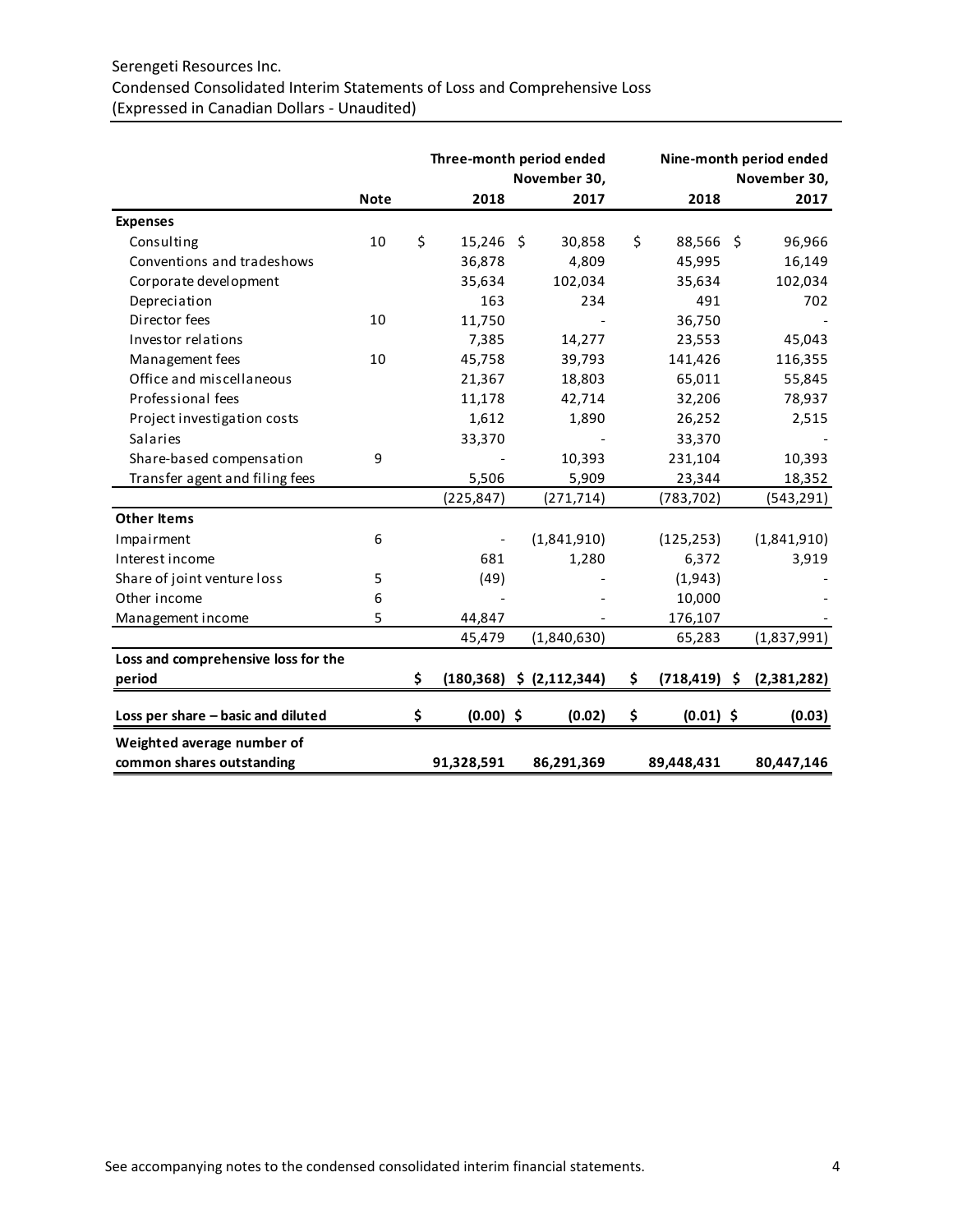# Serengeti Resources Inc. Condensed Consolidated Interim Statements of Changes in Shareholders' Equity (Expressed in Canadian Dollars - Unaudited)

|                                                       |      | Share capital       |    |                          |    |                     |                   |                                         |    |                                  |
|-------------------------------------------------------|------|---------------------|----|--------------------------|----|---------------------|-------------------|-----------------------------------------|----|----------------------------------|
|                                                       | Note | Number of<br>shares |    | Amount                   |    | Warrant<br>reserves | Other<br>reserves | Deficit                                 |    | Total<br>Shareholders'<br>Equity |
| Balance at February 28, 2017                          |      | 71,543,821          | -Ś | 39,361,430               | Ś. | 221,959             |                   | $$7,836,634$ $$ (28,009,682)$           | Ŝ. | 19,410,341                       |
| Shares issued for cash - private placement            |      | 5,502,000           |    | 825,300                  |    |                     |                   |                                         |    | 825,300                          |
| Share issuance costs                                  |      |                     |    | (29, 140)                |    |                     |                   |                                         |    | (29, 140)                        |
| Shares issued for cash - exercise of warrants         |      | 9,164,300           |    | 471,445                  |    |                     |                   |                                         |    | 471,445                          |
| Shares issued for cash - exercise of stock options    |      | 175,000             |    | 12,500                   |    |                     |                   |                                         |    | 12,500                           |
| Reallocation of fair market value of stock options    |      |                     |    |                          |    |                     |                   |                                         |    |                                  |
| exercised                                             |      |                     |    | 3,947                    |    |                     | (3,947)           |                                         |    |                                  |
| Reallocation of fair market value of warrants         |      |                     |    |                          |    |                     |                   |                                         |    |                                  |
| exercised                                             |      |                     |    | 60,215                   |    | (60, 215)           |                   |                                         |    |                                  |
| Broker warrants issued                                |      |                     |    | (13,601)                 |    | 13,601              |                   |                                         |    |                                  |
| Shares issuable on warrant exercised                  |      |                     |    |                          |    |                     |                   |                                         |    |                                  |
| Share-based payments                                  |      |                     |    |                          |    |                     | 10,393            |                                         |    | 10,393                           |
| Net loss for the period                               |      |                     |    |                          |    |                     |                   | (2,381,282)                             |    | (2,381,282)                      |
| Balance at November 30, 2017                          |      | 86,385,121 \$       |    | 40,692,096               | Ś. | 175,345             |                   | $$7,843,080$ $$ (30,390,964)$           | Ŝ. | 18,319,557                       |
| Balance at February 28, 2018                          |      | 86,635,121 \$       |    | 40,710,973               | Ś. |                     |                   | 175,345 \$ 7,836,703 \$ (31,195,283) \$ |    | 17,527,738                       |
| Shares issued for cash - exercise of warrants         | 9    | 3,670,000           |    | 421,240                  |    |                     |                   |                                         |    | 421,240                          |
| Shares issued for cash - exercise of stock options    | 9    | 1,950,000           |    | 154,250                  |    |                     |                   |                                         |    | 154,250                          |
| Shares issued for acquisition of property interests   | 9    | 212,058             |    | 29,688                   |    |                     |                   |                                         |    | 29,688                           |
| Share issuance costs                                  | 9    |                     |    | (13,619)                 |    |                     |                   |                                         |    | (13,619)                         |
| Reallocation of fair market value of warrants         |      |                     |    |                          |    |                     |                   |                                         |    |                                  |
| exercised                                             |      |                     |    | 119,315                  |    | (119, 315)          |                   |                                         |    |                                  |
| Reallocation of fair market value of stock options    |      |                     |    |                          |    |                     |                   |                                         |    |                                  |
| exercised                                             |      |                     |    | 104,842                  |    |                     | (104, 842)        |                                         |    |                                  |
| Reallocation of fair market value of warrants expired |      |                     |    |                          |    | (51, 684)           | 51,684            |                                         |    |                                  |
| Share-based payments                                  | 9    |                     |    |                          |    |                     | 231,104           |                                         |    | 231,104                          |
| Net loss for the period                               |      |                     |    |                          |    |                     |                   | (718, 419)                              |    | (718, 419)                       |
| Balance at November 30, 2018                          |      |                     |    | 92,467,179 \$ 41,526,689 | \$ |                     |                   | 4,346 \$ 8,014,649 \$ (31,913,702)      | \$ | 17,631,982                       |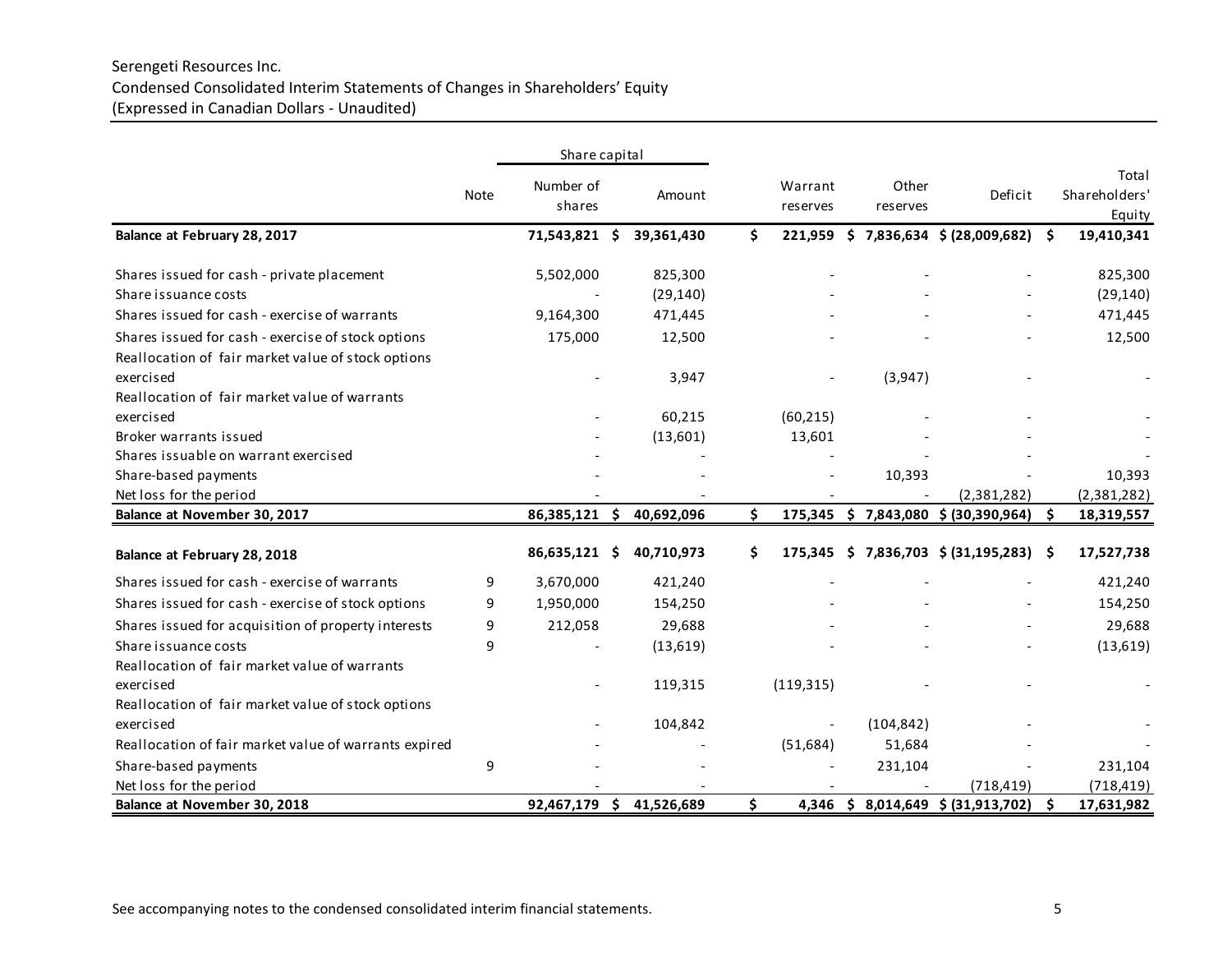# Serengeti Resources Inc. Condensed Consolidated Interim Statements of Cash Flows (Expressed in Canadian Dollars - Unaudited)

|                                       |                  | Three-month period ended<br>November 30,                                                                                                                                           |  |            | Nine-month period ended<br>November 30, |
|---------------------------------------|------------------|------------------------------------------------------------------------------------------------------------------------------------------------------------------------------------|--|------------|-----------------------------------------|
|                                       | 2018             | 2017                                                                                                                                                                               |  | 2018       | 2017                                    |
|                                       |                  |                                                                                                                                                                                    |  |            |                                         |
| <b>Operating activities</b>           |                  |                                                                                                                                                                                    |  |            |                                         |
| Net loss for the period               | \$               |                                                                                                                                                                                    |  |            | $(718, 419)$ \$ $(2, 381, 282)$         |
| Adjustments for non-cash items:       |                  |                                                                                                                                                                                    |  |            |                                         |
| Depreciation                          | 163              |                                                                                                                                                                                    |  | 491        | 702                                     |
| Share of joint venture loss           | 49               |                                                                                                                                                                                    |  | 1,943      |                                         |
| Impairment                            |                  | 1,841,910                                                                                                                                                                          |  | 125,253    | 1,841,910                               |
| Management fee income                 | (44, 847)        |                                                                                                                                                                                    |  | (176, 107) |                                         |
| Share-based compensation              |                  | 10,393                                                                                                                                                                             |  | 231,104    | 10,393                                  |
| items:                                |                  |                                                                                                                                                                                    |  |            |                                         |
| Receivables                           | 2,294            | (90, 545)                                                                                                                                                                          |  | (11, 477)  | (95,065)                                |
| Prepaid expenses                      | 5,086            | 5,882                                                                                                                                                                              |  | 3,151      | (793)                                   |
| liabilities                           | 8,562            | 114,382                                                                                                                                                                            |  | 23,810     | 99,214                                  |
|                                       |                  |                                                                                                                                                                                    |  |            |                                         |
| Net cash flows used in operating      |                  |                                                                                                                                                                                    |  |            |                                         |
| activities                            | (209,061)        |                                                                                                                                                                                    |  |            | (524, 921)                              |
|                                       |                  |                                                                                                                                                                                    |  |            |                                         |
| <b>Investing activities</b>           |                  |                                                                                                                                                                                    |  |            |                                         |
| Expenditures on exploration and       |                  |                                                                                                                                                                                    |  |            |                                         |
| evaluation assets                     | (343,308)        |                                                                                                                                                                                    |  | (574, 426) | (1,013,968)                             |
| Less: recovery of exploration and     |                  |                                                                                                                                                                                    |  |            |                                         |
| evaluation property expenditures      |                  |                                                                                                                                                                                    |  |            | 178,927                                 |
| Reclamation deposits                  |                  |                                                                                                                                                                                    |  | 62,524     | (21, 260)                               |
| Net cash flows used in investing      |                  |                                                                                                                                                                                    |  |            |                                         |
| activities                            | (343,308)        | (641, 462)                                                                                                                                                                         |  | (511,902)  | (856, 301)                              |
|                                       |                  |                                                                                                                                                                                    |  |            |                                         |
| <b>Financing activities</b>           |                  |                                                                                                                                                                                    |  |            |                                         |
| Proceeds on issuance of common        |                  | $(180,368)$ \$ $(2,112,344)$<br>\$<br>234<br>(230,088)<br>(520, 251)<br>(829, 129)<br>178,927<br>8,740<br>41,005<br>(6, 750)<br>34,255<br>(837, 295)<br>1,085,330<br>248,035<br>\$ |  |            |                                         |
| shares net of share issuance costs of |                  |                                                                                                                                                                                    |  |            |                                         |
| \$13,619 (2017: \$29,139)             | 137,838          |                                                                                                                                                                                    |  | 561,871    | 1,280,106                               |
| Shares issuable                       |                  |                                                                                                                                                                                    |  |            |                                         |
| Notes payable-repayments              |                  |                                                                                                                                                                                    |  |            | (57, 300)                               |
| Net cash flows provided by financing  |                  |                                                                                                                                                                                    |  |            |                                         |
| activities                            | 137,838          |                                                                                                                                                                                    |  | 561,871    | 1,222,806                               |
| Decrease in cash and cash             |                  |                                                                                                                                                                                    |  |            |                                         |
| equivalents                           | (414, 531)       |                                                                                                                                                                                    |  | (470, 282) | (158, 416)                              |
| Cash and cash equivalents,            |                  |                                                                                                                                                                                    |  |            |                                         |
| beginning of period                   | 977,087          |                                                                                                                                                                                    |  | 1,032,838  | 406,451                                 |
| Cash and cash equivalents, end of     |                  |                                                                                                                                                                                    |  |            |                                         |
| period                                | \$<br>562,556 \$ |                                                                                                                                                                                    |  | 562,556 \$ | 248,035                                 |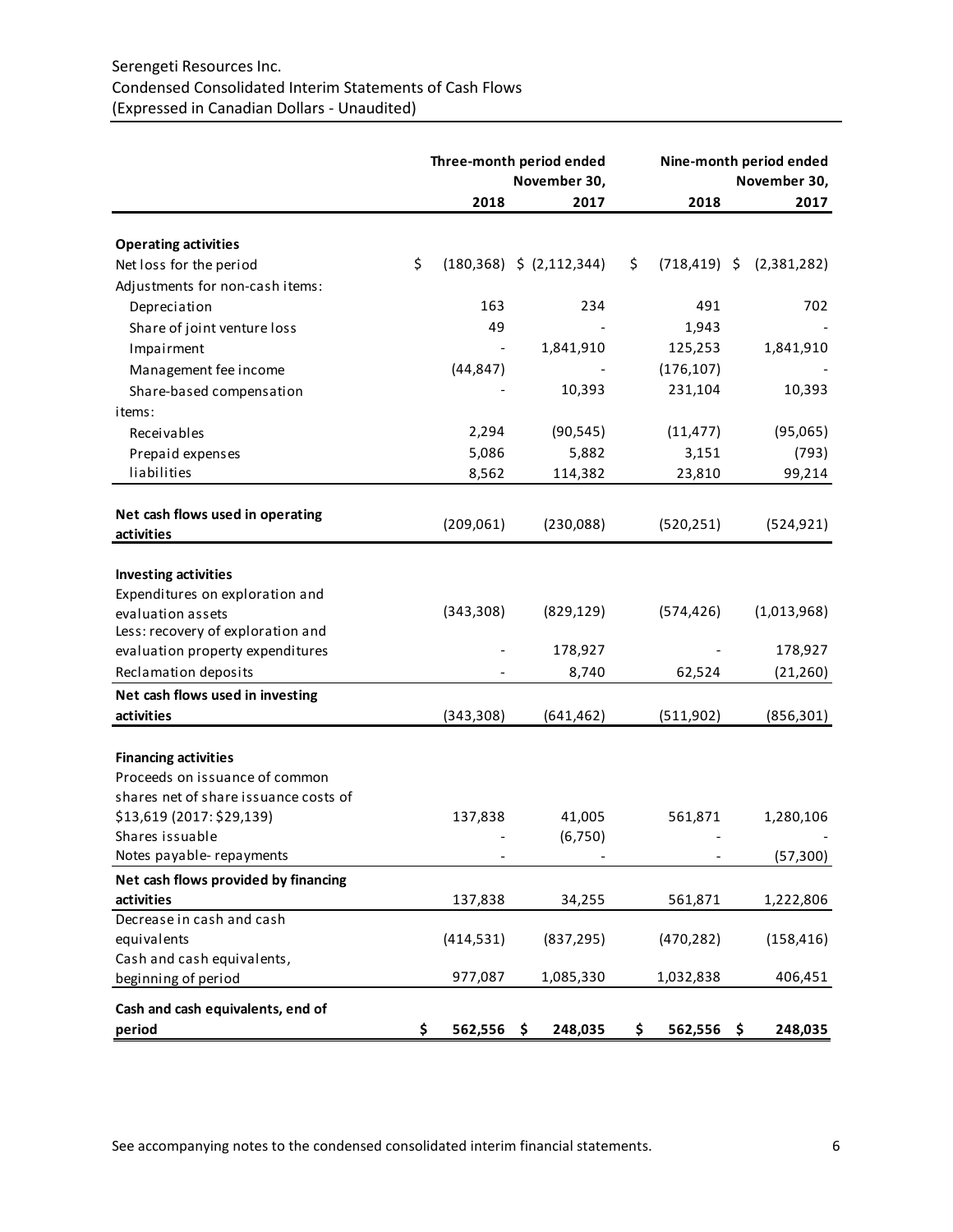## **1. Nature of operations and going concern**

Serengeti Resources Inc. (the "Company" or "Serengeti") was incorporated on March 5, 1973, under the laws of the province of British Columbia, Canada, and its principal activity is the acquisition and exploration of mineral properties in Canada. The Company's shares are traded on the TSX Venture Exchange ("TSX-V") under the symbol "SIR".

The head office and principal address of the Company is 800 West Pender Street, Suite 520, Vancouver, British Columbia, Canada, V6C 2V6. The Company's registered and records office address is 1185 West Georgia Street, Suite 1750, Vancouver, British Columbia, Canada, V6E 4E6.

# **Going concern**

These condensed consolidated interim financial statements have been prepared on the assumption that the Company will continue as a going concern, meaning it will continue in operation for the foreseeable future and will be able to realize assets and discharge liabilities in the ordinary course of operations. Different bases of measurement may be appropriate if the Company was not expected to continue operations for the foreseeable future. At November 30, 2018, the Company had not achieved profitable operations, had a net loss of \$718,419 for the period ended November 30, 2018 and accumulated losses of \$31,913,702 (February 28, 2018 - \$31,195,283) since inception, all of which indicate a material uncertainty that may cast significant doubt about the Company's ability to continue as a going concern. The Company is in the process of completing a preliminary feasibility study on its Kwanika property that is funded by its joint venture partner. In addition, the Company has sufficient cash on hand to fund operations for the next twelve months. The Company's continuation as a going concern is dependent upon successful completion of the preliminary feasibility study on its Kwanika property and its ability to attain profitable operations to generate funds and/or its ability to raise equity capital or borrowings sufficient to meet its current and future obligations. Although the Company has been successful in the past in raising funds to continue operations, there is no assurance it will be able to do so in the future.

# **2. Significant accounting policies and new accounting standards**

These condensed consolidated interim financial statements were authorized for issue by the directors of the Company on January 11, 2019.

# *Statement of compliance with International Financial Reporting Standards*

These condensed consolidated interim financial statements have been prepared in accordance with International Accounting Standard 34, Interim Financial Reporting ("IAS 34") using accounting policies consistent with International Financial Reporting Standards ("IFRS") as issued by the International Accounting Standards Board ("IASB") and interpretations of the International Financial Reporting Interpretations Committee ("IFRIC"). The accounting policies and methods of computation applied by the Company in these condensed consolidated interim financial statements are the same as those applied in the Company's annual financial statements as at and for the year ended February 28, 2018 with the exception of the new accounting policy adopted in the current period.

The condensed consolidated interim financial statements do not include all of the information and note disclosures required for full annual financial statements and should be read in conjunction with the Company's annual financial statements as at and for the year ended February 28, 2018.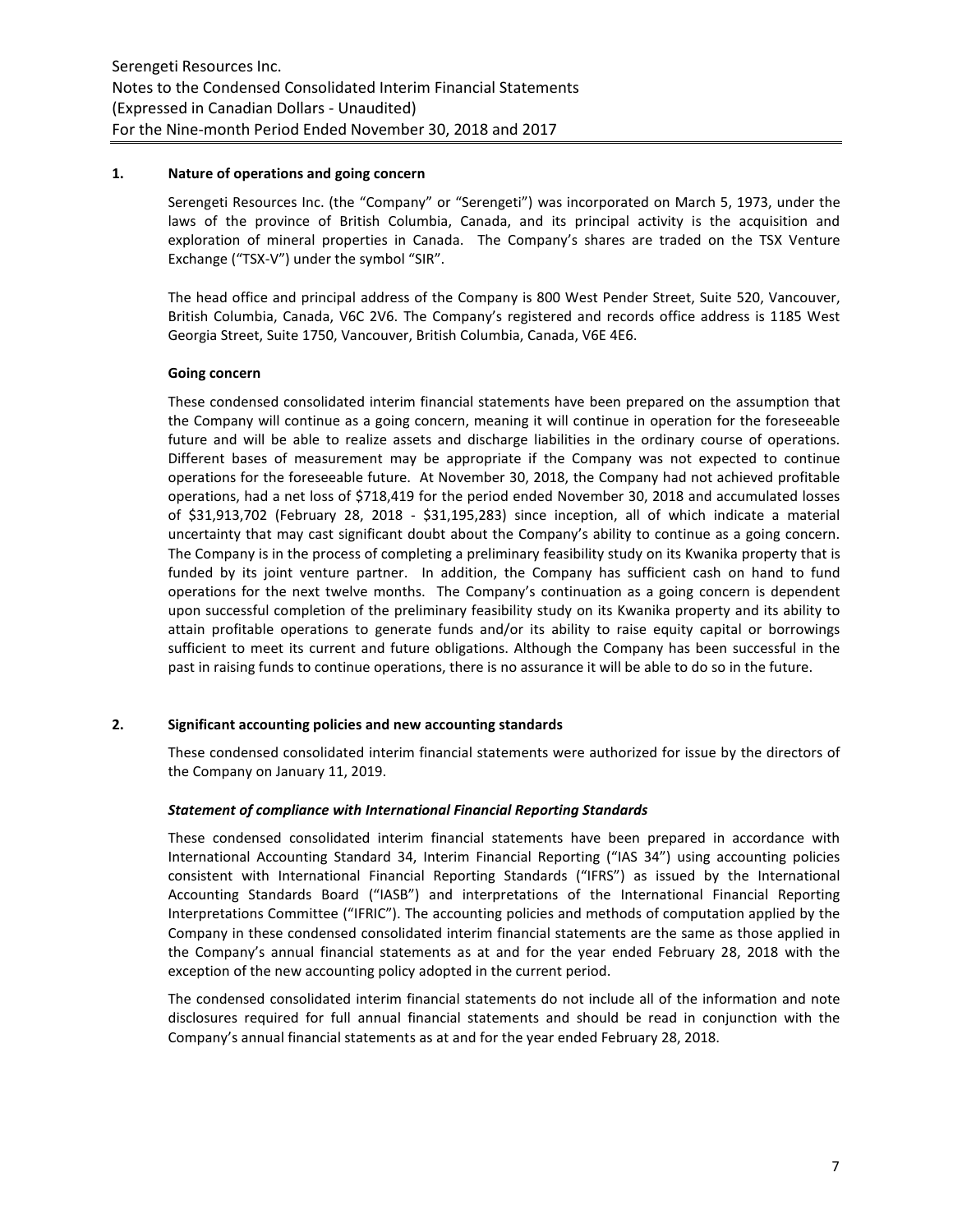## **2. Significant accounting policies and new accounting standards**

## **Financial Instruments**

The Company adopted all of the requirements of IFRS 9 Financial Instruments ("IFRS 9") as of March 1, 2018. IFRS 9 replaces IAS 39 Financial Instruments: Recognition and Measurement ("IAS 39"). IFRS 9 utilize a revised model for recognition and measurement of financial instruments and a single, forward-looking "expected loss" impairment model. Most of the requirements in IAS 39 for classification and measurement of financial liabilities were carried forward in IFRS 9, so the Company's accounting policy with respect to financial liabilities is unchanged. As a result of the adoption of IFRS 9, management has changed its accounting policy for financial assets retrospectively, for assets that continued to be recognized at the date of initial application.

The change did not impact the carrying value of any financial assets or financial liabilities on the transition date.

The following is the Company's new accounting policy for financial instruments under IFRS 9:

# Classification

The Company classifies its financial instruments in the following categories: at fair value through profit and loss ("FVTPL"), at fair value through other comprehensive income (loss) ("FVTOCI") or at amortized cost. The Company determines the classification of financial assets at initial recognition. The classification of debt instruments is driven by the Company's business model for managing the financial assets and their contractual cash flow characteristics. Equity instruments that are held for trading are classified as FVTPL. For other equity instruments, on the day of acquisition the Company can make an irrevocable election (on an instrument-by-instrument basis) to designate them as at FVTOCI. Financial liabilities are measured at amortized cost, unless they are required to be measured at FVTPL (such as instruments held for trading or derivatives) or if the Company has opted to measure them at FVTPL.

The adoption of IFRS 9 resulted in no impact to the opening accumulated deficit on March 1, 2018.

#### Measurement

Financial assets and liabilities at amortized cost

Financial assets and liabilities at amortized cost are initially recognized at fair value plus or minus transaction costs, respectively, and subsequently carried at amortized cost less any impairment.

Financial assets and liabilities at FVTPL

Financial assets and liabilities carried at FVTPL are initially recorded at fair value and transaction costs are expensed in the consolidated statements of loss and comprehensive loss. Realized and unrealized gains and losses arising from changes in the fair value of the financial assets and liabilities held at FVTPL are included in the consolidated statements of loss and comprehensive loss in the period in which they arise.

#### Impairment of financial assets at amortized cost

The Company recognizes a loss allowance for expected credit losses on financial assets that are measured at amortized cost. At each reporting date, the Company measures the loss allowance for the financial asset at an amount equal to the lifetime expected credit losses if the credit risk on the financial asset has increased significantly since initial recognition. If at the reporting date, the financial asset has not increased significantly since initial recognition, the Company measures the loss allowance for the financial asset at an amount equal to the twelve-month expected credit losses. The Company shall recognize in the consolidated statements of loss and comprehensive loss, as an impairment gain or loss, the amount of expected credit losses (or reversal) that is required to adjust the loss allowance at the reporting date to the amount that is required to be recognized.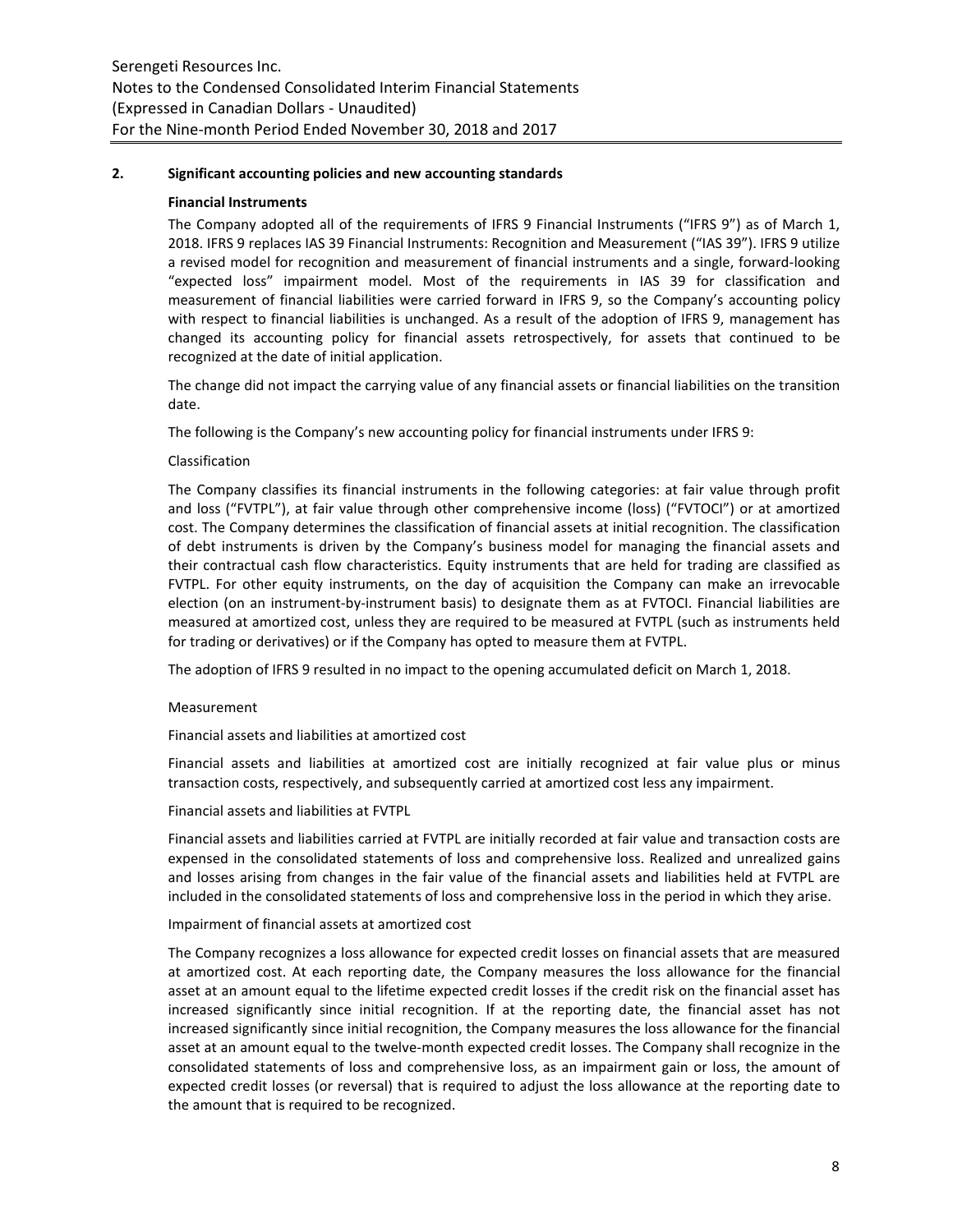## **2. Significant accounting policies and new accounting standards** (cont')

# Derecognition *Financial assets*

The Company derecognizes financial assets only when the contractual rights to cash flows from the financial assets expire, or when it transfers the financial assets and substantially all of the associated risks and rewards of ownership to another entity. Gains and losses on derecognition are generally recognized in the consolidated statements of loss and comprehensive loss.

# **Revenue from Contracts**

The Company adopted all of the requirements of IFRS 15 Revenue from Contracts with Customers at March 1, 2018.As the Company does not have revenue from contracts with customers, the adoption of this new standard had no effect on its financial statements.

## *New accounting standards not yet adopted*

*IFRS 16 Leases* IFRS 16 is a new standard which sets out the principles for the recognition, measurement, presentation and disclosure of leases for both the lessee and the lessor. It introduces a single lessee accounting model that requires the recognition of all assets and liabilities arising from a lease. This standard has a proposed effective date of January 1, 2019. The Company is a lessee in respect of its office lease and this new standard will apply. However, the Company's leasing activity is incidental to its operations and the associated costs, and differences in their treatment arising under the new standard, are minor. Accordingly, the Company has determined that the adoption of this new standard will have a minor but not significant effect on its financial statements.

# **3. Cash and cash equivalents**

The components of cash and cash equivalents are as follows:

|                                    | November 30, | February 28, |
|------------------------------------|--------------|--------------|
|                                    | 2018         | 2018         |
| Cash at bank                       | 335,056 \$   | 805,338      |
| Guaranteed investment certificates | 227,500      | 227,500      |
|                                    | 562,556      | 1,032,838    |

#### **4. Receivables**

|                                                  | November 30, | February 28, |
|--------------------------------------------------|--------------|--------------|
|                                                  | 2018         | 2018         |
| Exploration costs recoverable from joint venture | 8,651        | 12,281       |
| HST / GST receivable                             | 23,843       | 12,156       |
| Other receivables                                | 6,636        | 1,565        |
|                                                  | 39,130       | 26,002       |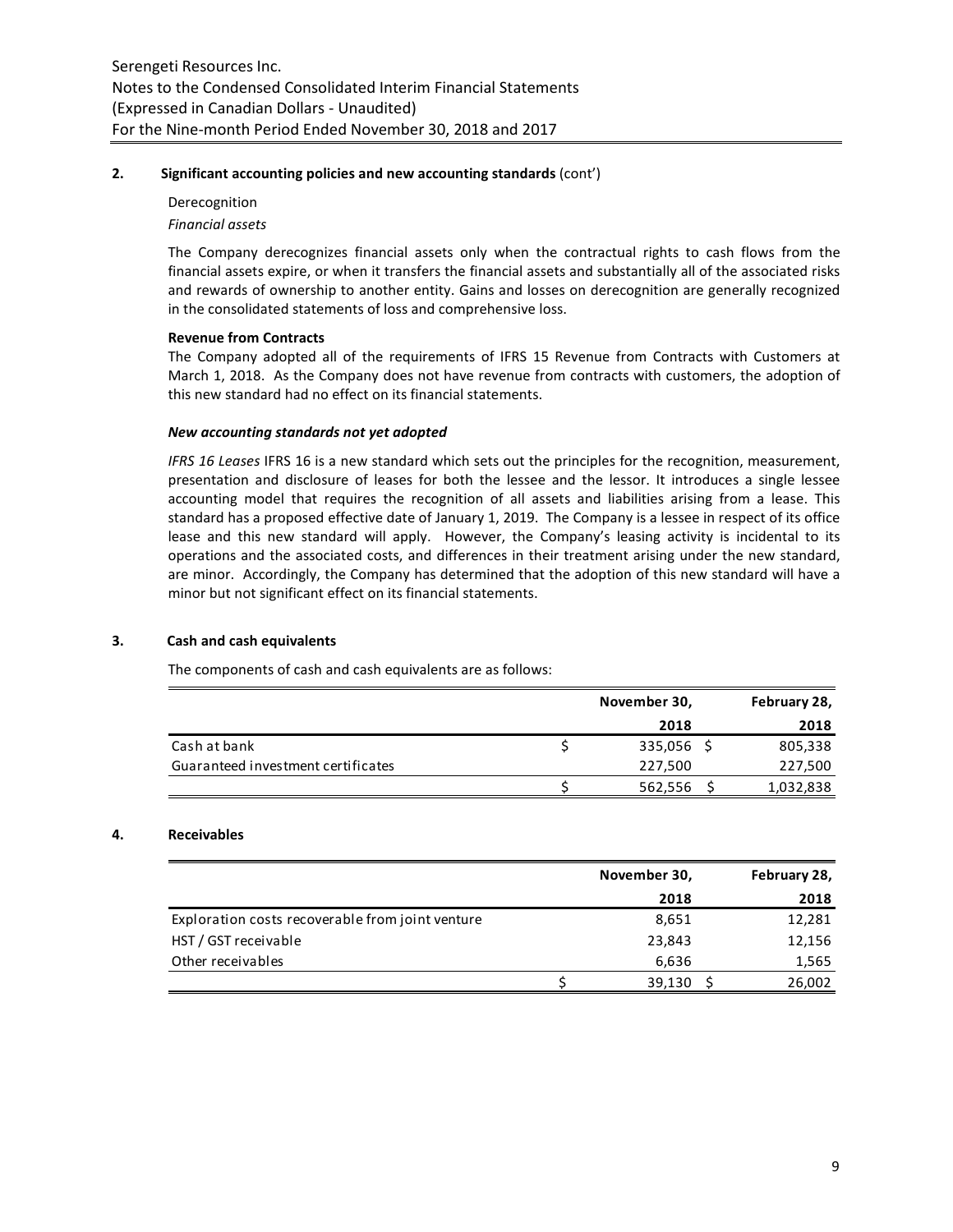## **5. Investment in joint venture – Kwanika Copper Corporation**

On November 24, 2017, Serengeti completed a transaction whereby Serengeti, POSCO DAEWOO Corporation ("PDC") and Kwanika Copper Corporation ("KCC") (formerly known as Daewoo Minerals Canada Corporation) signed a definitive joint venture agreement (the "JVA") for the exploration and development of the Kwanika and surrounding properties (the "Project"). Pursuant to the JVA, the respective interests of Serengeti and PDC in the Project have been transferred to KCC, which serves as the vehicle for the joint venture.

PDC contributed a total of \$8,300,000 in cash and holds 8,200,000 common shares of KCC (representing 35% of the total issued shares of KCC). Serengeti contributed its 95% ownership of the Kwanika property, in exchange for 15,228,571 common shares of KCC (representing 65% of the total issued shares of KCC).

Serengeti will remain as project operator so long as it maintains a majority interest and will receive a 10% operator's fee on expenditures. During the year ended February 28, 2018, Serengeti received an operator's fee of \$700,000. Of this amount, \$175,838 is recorded as deferred revenue and will be recognized as income at 10% of budgeted Project expenditures as they are incurred. Management fee income of \$176,107, representing 35% of the management fee income earned from the joint venture in the current period, has been recorded in the condensed consolidated interim statement of loss and comprehensive loss for the period ended November 30, 2018.

In addition to maintaining its Project interest, Serengeti will be granted a 1% Net Smelter Royalty ("NSR") if its Project interest is diluted below 50% and an additional 0.5% NSR if its interest is diluted below 33 ⅓%, subject to partial buyback provisions to KCC. KCC will have certain concentrate offtake rights from production on the project, subject to Serengeti's ability to enter into separate streaming arrangements.

During the year ended February 28, 2018, based on the valuation assigned to Kwanika and other properties that were transferred to KCC, Serengeti recorded an impairment of \$1,841,910 on the Kwanika property and an impairment of \$593,879 on other properties prior to their transfer to KCC for a total impairment of \$2,435,789.

|                                     |    | November 30, 2018 |
|-------------------------------------|----|-------------------|
|                                     |    | (unaudited)       |
| Current assets                      | \$ | 1,981,741         |
| Non-current assets                  |    | 21,770,990        |
| <b>Total assets</b>                 | Ś  | 23,752,731        |
| Current liabilities                 | \$ | 323,612           |
| Shareholders' equity                |    |                   |
| Common shares                       |    |                   |
| Serengeti Resources Inc.            |    | 15,228,571        |
| Daewoo Minerals Canada Corporation  |    | 8,300,000         |
| Deficit                             |    | (99, 452)         |
| Total shareholders' equity          |    | 23,429,119        |
| <b>Total equity and liabilities</b> |    | 23,752,731        |
|                                     |    |                   |

#### **Summarized statement of financial position – Kwanika Copper Corporation**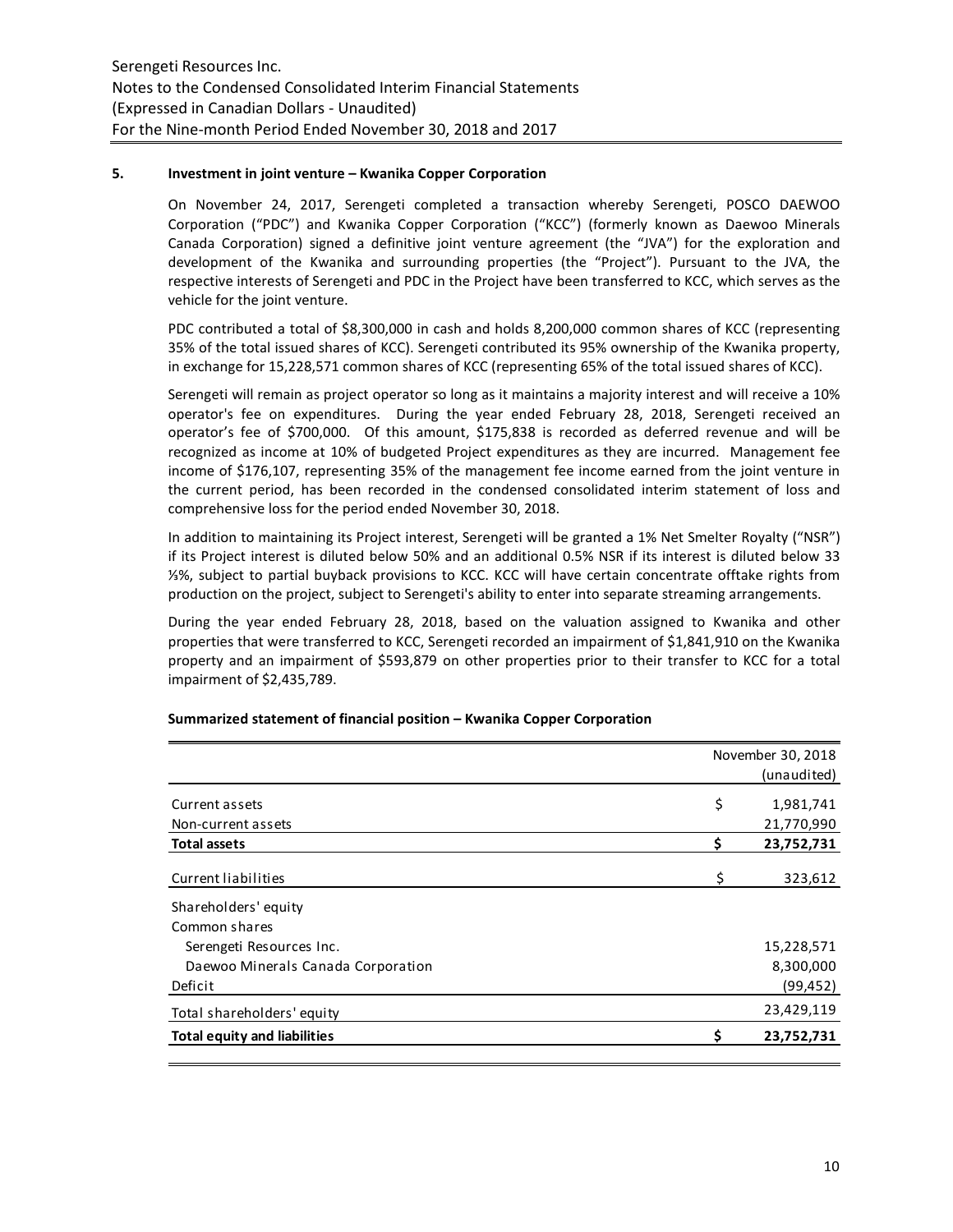## **5. Investment in joint venture - Kwanika Copper Corporation** (cont'd)

Serengeti's share of the joint venture loss of \$2,989 for the period from March 1, 2018 to November 30, 2018, was \$1,943 and has been recorded in the Condensed Consolidated Interim Statement of Loss and Comprehensive Loss for the current period.

Changes in the investment in joint venture for the period ended November 30, 2018 are as follows:

| Balance February 28, 2018                                                    | 15,214,032 |
|------------------------------------------------------------------------------|------------|
| Share of joint venture loss from March 1, 2018 to November 30, 2018          | (1,943)    |
| 65% of management fee income earned from joint venture from March 1, 2018 to |            |
| November 30, 2018                                                            | (327,055)  |
| Balance November 30, 2018                                                    | 14,885,034 |

# **6. Exploration and evaluation assets**

The following is a description of the Company's exploration and evaluation assets and the related expenditures incurred for the period ended November 30, 2018:

|                                         | Atty               |      | <b>Milligan West</b> | Other                | Total      |
|-----------------------------------------|--------------------|------|----------------------|----------------------|------------|
| <b>Property acquisition costs</b>       |                    |      |                      |                      |            |
| Balance, beginning of period            | \$                 | - \$ | 43,111 \$            | 791,175 \$           | 834,286    |
| Additions                               | 54,879             |      |                      | 6,938                | 61,817     |
| Balance, end of period                  | \$<br>54,879 \$    |      | $43,111$ \$          | 798,113 \$           | 896,103    |
| <b>Exploration and evaluation costs</b> |                    |      |                      |                      |            |
| Balance, beginning of year              | \$                 | - \$ | $513,115$ \$         | $554,258$ \$         | 1,067,373  |
| Costs incurred during period:           |                    |      |                      |                      |            |
| Aircraft                                | 135,515            |      |                      | 30,781               | 166,296    |
| Analysis                                | 15,699             |      | 359                  | 3,117                | 19,175     |
| Camp and operations                     | 44,284             |      | 2,106                | 16,270               | 62,660     |
| Consulting                              | 61,108             |      | 5,137                | 31,903               | 98,148     |
| Geophysics                              | 101,036            |      |                      | 64,021               | 165,057    |
| Travel and accommodation                | 17,914             |      | 2,750                | 10,321               | 30,985     |
|                                         | 375,556            |      | 10,352               | 156,413              | 542,321    |
| Other items:                            |                    |      |                      |                      |            |
| Cost recoveries                         |                    |      | (1,651)              |                      | (1,651)    |
| Impairment                              |                    |      |                      | (125, 253)           | (125, 253) |
| Balance, end of period                  | \$<br>$375,556$ \$ |      | $521,816$ \$         | $585,418$ \$         | 1,482,790  |
| <b>Total</b>                            | \$<br>430,435 \$   |      | 564,927              | \$<br>$1,383,531$ \$ | 2,378,893  |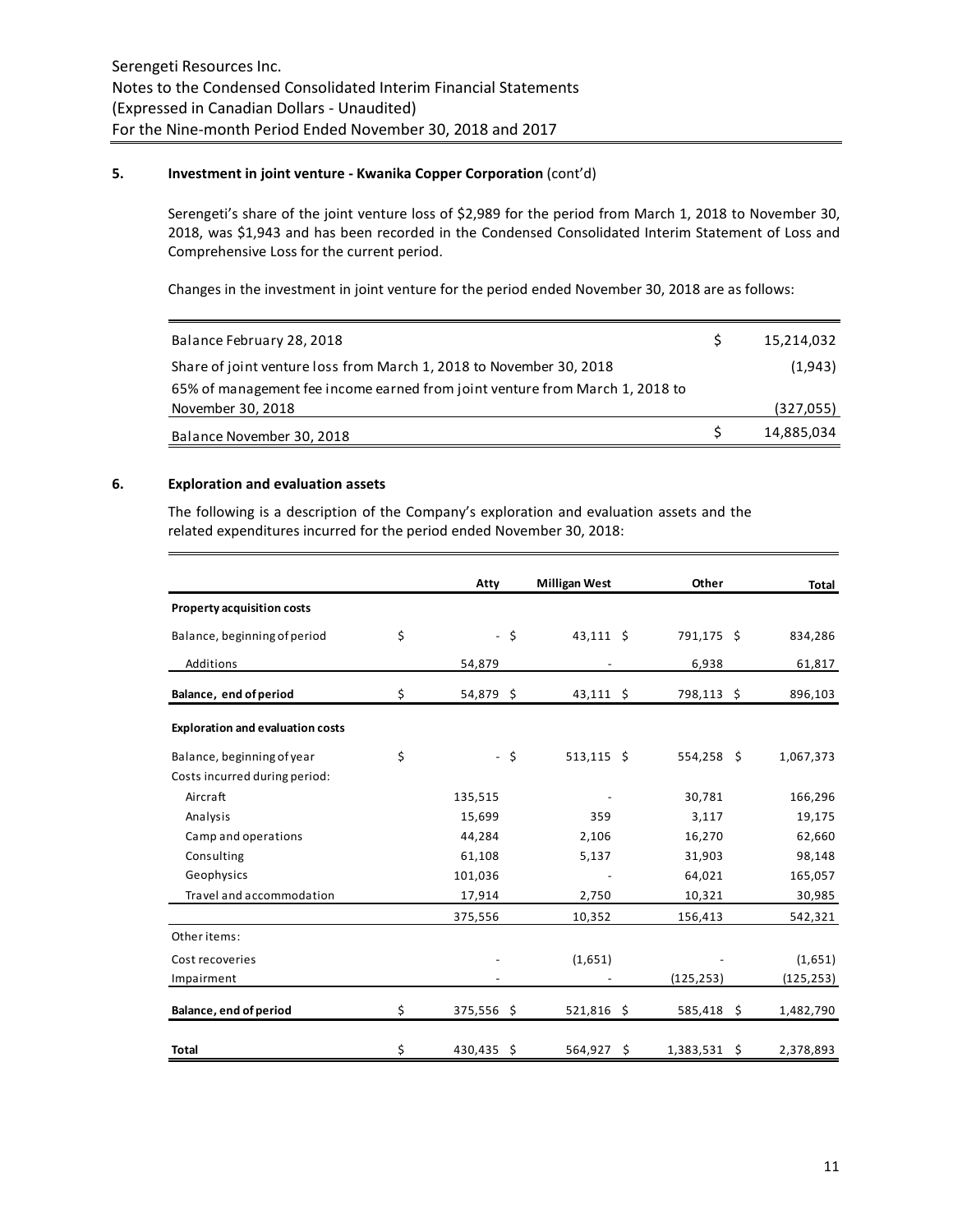## **6. Exploration and evaluation assets** (cont'd)

a) Atty and ATG Claims

The Company entered into an agreement to acquire a 100% interest in the Atty property from Finlay Minerals Ltd. ("Finlay") and adjacent claims ("ATG Claims") from Electrum Resource Corp. ("Electrum") on March 4, 2018 and the agreement was approved by the TSX Venture Exchange on April 10, 2018.

In consideration for the interest in the Atty property the Company is required to complete aggregate exploration expenditures of \$12,000,000 over eight years, of which \$300,000 is required for 2018, make aggregate cash payments of \$625,000 over eight years of which \$25,000 was due on signing (paid), and make \$975,000 in payments, payable in cash or shares of the Company, of which \$25,000 was due on TSX approval of the transaction (172,058 shares and \$568 cash were issued). Electrum is entitled to a net smelter return royalty of 3% on the property which may be reduced to 1.5% by making aggregate optional payments of \$500,000.

The Company also agreed to make a payment of the lesser of \$1,000,000 or the value of 500,000 shares of the Company upon a production decision for the property.

In consideration for the ATG Claims, the Company is required to issue 200,000 shares of the Company, of which 40,000 were to be issued on TSX approval (issued) with the remaining 160,000 shares to be issued at 40,000 shares per year for a period of four years.

b) Net Smelter Return Royalties – Thor Marmot and Deer Lake Properties

During the period ended November 30, 2018, the Company acquired net smelter return royalties of 0.75% on each of the Thor Marmot and Deer Lake Properties located in the Kemess and Kamloops Mining Districts from Electrum as well as a payment of \$10,000 in exchange for Portable Assessment Credits that the Company transferred to Electrum to enable Electrum to advance the legacy claims on both properties for the maximum allowable five-year period.

c) Milligan West

The Company owns a 56.3% interest in the Milligan West property in joint venture with Fjordland Exploration Inc., an arms-length company also listed on the TSX-V.

d) Other B.C. Properties

Serengeti holds a 100% interest in fifteen other properties. All of the Company's current mineral properties are located in British Columbia. During the period ended November 30, 2018, the Company recorded an impairment of \$125,253 on its Red Chris North properties.

# **7. Reclamation deposits**

The Company has posted bonds and investment certificates to provide for certain potential reclamation liabilities as agreed with the Province of British Columbia – Ministry of Energy, Mines and Petroleum Resources.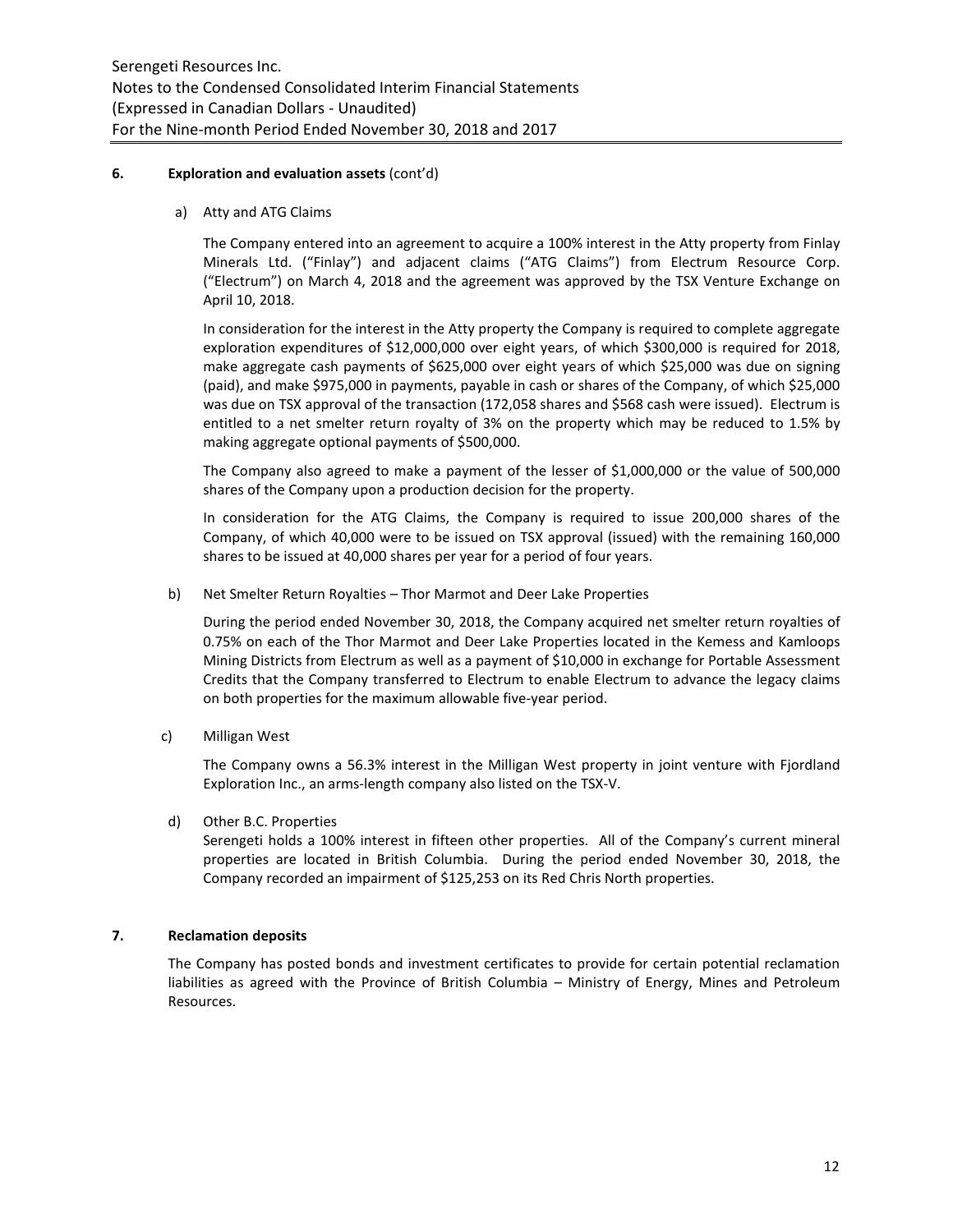## **7. Reclamation deposits** (cont'd)

During the period ended November 30, 2018, the Company transferred the reclamation deposits for the Kwanika Copper property to KCC for a payment of \$60,500.

|                              | November 30, | February 28, |
|------------------------------|--------------|--------------|
|                              | 2018         | 2018         |
| Balance, beginning of period | 94,284       | 73,024       |
| Changes in period            | (62, 524)    | 21,260       |
| Balance, end of period       | 31,760       | 94,284       |

## **8. Trade payables and accrued liabilities**

|                                          | November 30, | February 28, |
|------------------------------------------|--------------|--------------|
|                                          | 2018         | 2018         |
| Trade payables                           | 79,073       | 57,847       |
| Amounts due to related parties (note 10) | 9,973        | 4,280        |
| Accrued liabilities                      | 15,000       | 18,085       |
|                                          | 104,046      | 80,212       |

# **9. Share capital and reserves**

#### *Authorized share capital*

An unlimited number of common shares without par value.

#### *Issued share capital*

At November 30, 2018, there were 92,467,179 issued and fully paid common shares (February 28, 2018 – 86,635,121).

On April 9, 2018, 212,058 common shares were issued at a fair value of \$29,688 in connection with the acquisition of a 100% interest in the Atty property and the ATG Claims. (See note 6).

During the period ended November 30, 2018, 3,670,000 warrants were exercised for gross proceeds of \$421,240.

During the period ended November 30, 2018, 1,950,000 stock options were exercised for gross proceeds of \$154,250.

#### *Basic and diluted loss per share*

The basic and diluted loss per share for the period ended November 30, 2018 was \$0.01 (2017 - \$0.03). The calculation of basic and diluted loss per share for the period ended November 30, 2018 was based on the loss attributable to common shareholders of \$718,419 (2017 - \$2,381,282) and the weighted average number of common shares outstanding of 89,448,431 (2017 – 80,447,146). The diluted loss per share does not include the effect of stock options and warrants as they are anti-dilutive. At November 30, 2018, the total number of potentially dilutive warrants was 2,193,400 (2017 – 4,850,100) and the total number of potentially dilutive stock options was 6,295,000 (2017 – 8,520,000). The aggregate number of potentially dilutive shares was 8,488,400 (2017 – 13,370,100).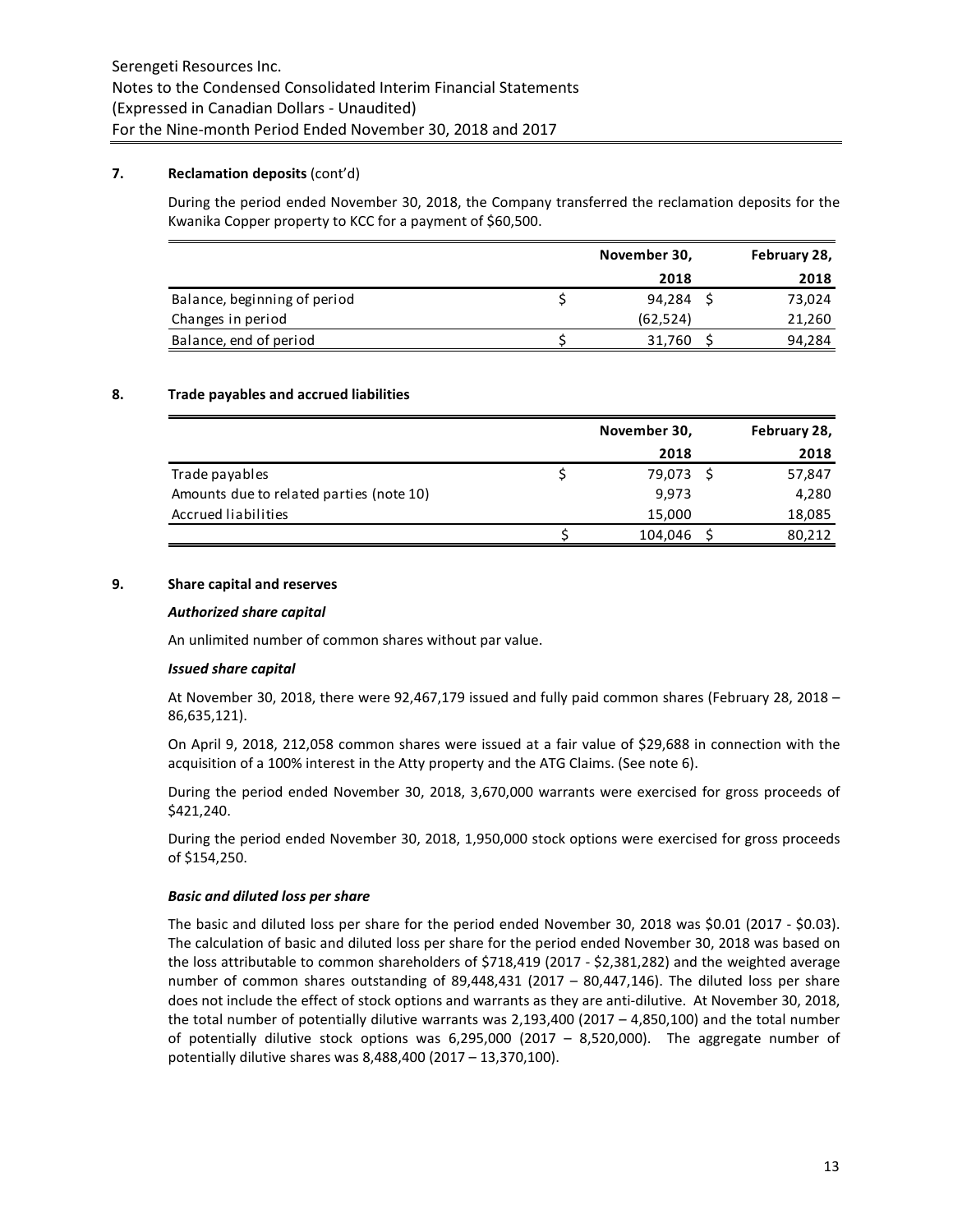## **9. Share capital and reserves** (cont'd)

#### *Warrants*

The Company carried out a warrant exercise incentive program (the "Incentive Program") designed to encourage the early exercise of up to 3,306,000 of its outstanding unlisted warrants (the "Warrants"). The Warrants, exercisable at a price of \$0.15 per common share until August 5, 2018, were originally issued by the Company as part of a unit private placement financing which closed on August 5, 2016. Pursuant to the Incentive Program, the Company offered an inducement to each Warrant holder that exercises their Warrants during a 20-calendar-day early exercise period, by the issuance of one additional share purchase warrant for each warrant early exercised. Each new warrant (the "Incentive Warrant") entitles the holder to purchase one additional common share of the Company for a period of 18 months from the date of issuance of such Incentive Warrant, at a price of \$0.22. In connection with the Incentive Program, as of November 30, 2018, 2,200,000 warrants at an exercise price of \$0.15 were exercised for gross proceeds of \$330,000.

During the period ended November 30, 2018, an additional 1,470,000 warrants at exercise prices ranging from \$0.05 to \$0.22 were exercised for gross proceeds of \$91,240.

During the period ended November 30, 2018, 1,186,700 warrants, exercisable at \$0.15 per share, expired unexercised.

|                       | <b>November 30, 2018</b> |          | <b>February 28, 2018</b> |          |
|-----------------------|--------------------------|----------|--------------------------|----------|
|                       |                          | Weighted |                          | Weighted |
|                       |                          | average  |                          | average  |
|                       | Number of                | exercise | Number of                | exercise |
|                       | warrants                 | price    | warrants                 | price    |
| Warrants outstanding, |                          |          |                          |          |
| beginning of period   | 4,850,100                | 0.12     | 13,878,600               | 0.08     |

Warrants issued 2.200.000 0.22 135.800 0.15 Warrants exercised (3,670,000) 0.11 (9,164,300) 0.05

2,193,400 \$ 0.22 4,850,100 \$ 0.12

Warrants expired (1,186,700) 0.15

The following table summarizes information about the issued and outstanding warrants for the ninemonth period ended November 30, 2018, and the year ended February 28, 2018, as follows:

# *Stock options*

of period

Warrants outstanding, end

The Company has adopted an incentive stock option plan, which provides that the Board of Directors of the Company may from time to time, in its discretion, and in accordance with TSX-V policies, grant to directors, officers, employees and consultants of the Company, non-transferable stock options to purchase common shares, provided that the number of common shares reserved for issuance does not exceed a fixed total of 12,624,000. Such options may be exercisable for a period of up to five years from the date of grant.

During the period ended November 30, 2018, the Company granted 1,600,000 stock options exercisable at \$0.15 per share for a period of 5 years and 200,000 stock options exercisable at \$0.15 per share for a period of 2 years. All options vested upon grant.

During the period ended November 30, 2018, 1,950,000 options were exercised for gross proceeds of \$154,250.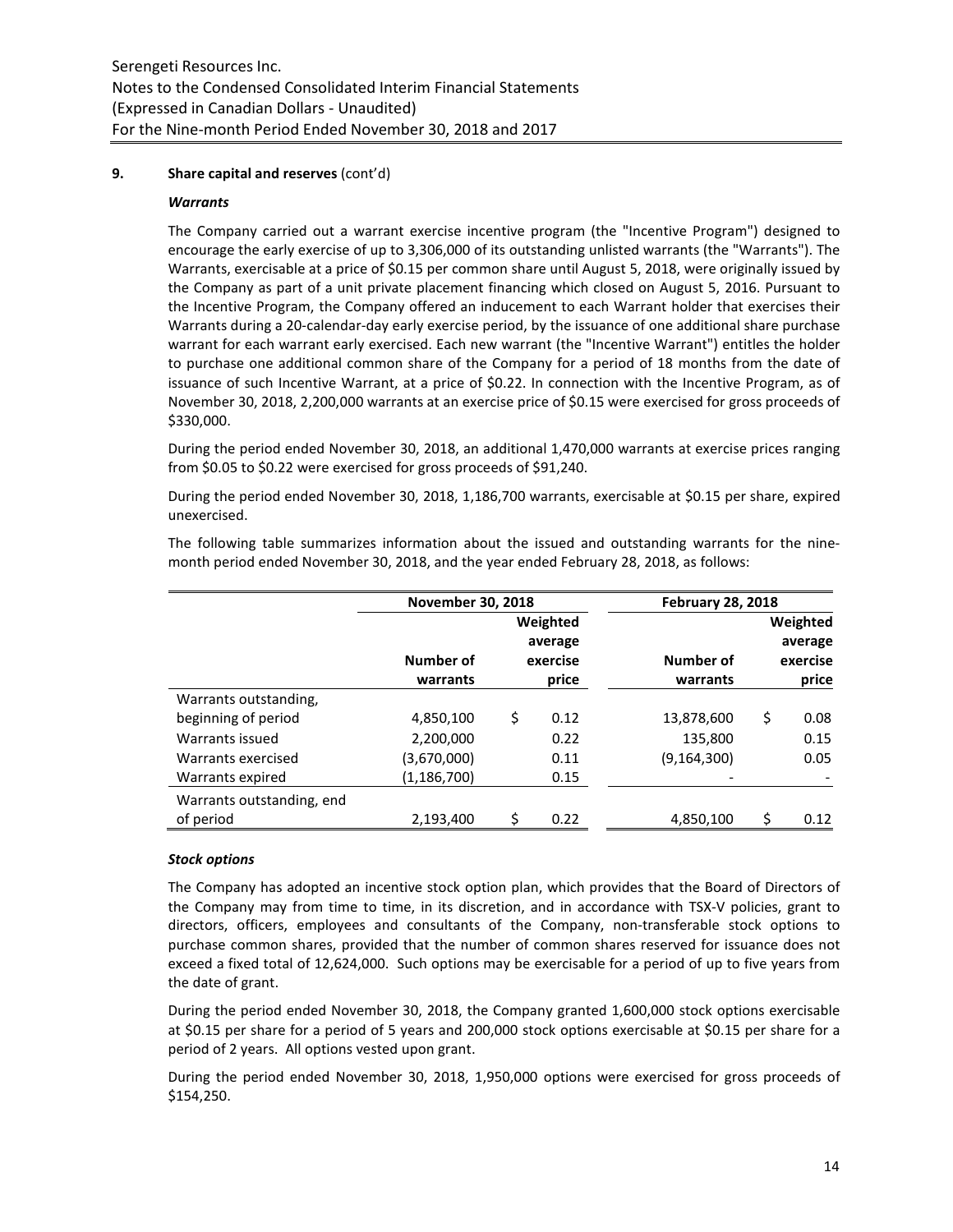## **9. Share capital and reserves** (cont'd)

#### *Stock options (cont'd)*

During the period ended November 30, 2018, 1,825,000 stock options, exercisable at \$0.12 per share, expired unexercised.

The changes in stock options during the period ended November 30, 2018, and the year ended February 28, 2018, are as follows:

|                                    | <b>November 30, 2018</b> |                                          |      |                      | <b>February 28, 2018</b>                 |      |  |  |
|------------------------------------|--------------------------|------------------------------------------|------|----------------------|------------------------------------------|------|--|--|
|                                    |                          | Weighted<br>average<br>exercise<br>price |      |                      | Weighted<br>average<br>exercise<br>price |      |  |  |
|                                    | Number of<br>options     |                                          |      | Number of<br>options |                                          |      |  |  |
| Options outstanding, beginning of  |                          |                                          |      |                      |                                          |      |  |  |
| period                             | 8,270,000                | Ś                                        | 0.10 | 8,545,000            | Ś                                        | 0.09 |  |  |
| Options granted                    | 1,800,000                |                                          | 0.15 | 150,000              |                                          | 0.20 |  |  |
| Options exercised                  | (1,950,000)              |                                          | 0.08 | (425,000)            |                                          | 0.06 |  |  |
| Options expired                    | (1,825,000)              |                                          | 0.12 |                      |                                          |      |  |  |
| Options outstanding, end of period | 6,295,000                | Ś                                        | 0.11 | 8,270,000            | Ś                                        | 0.10 |  |  |
| Options exercisable, end of period | 6,295,000                |                                          | 0.11 | 8,195,000            | Ś                                        | 0.10 |  |  |

Details of options outstanding as at November 30, 2018 are as follows:

| Weighted average<br>exercise price | Weighted average<br>contractual life | <b>Number of options</b><br>outstanding | <b>Number of options</b><br>exercisable |
|------------------------------------|--------------------------------------|-----------------------------------------|-----------------------------------------|
| $$0.05 - $0.08$$                   | 2.30 years                           | 2,645,000                               | 2,645,000                               |
| $$0.14 - $0.20$                    | 3.53 years                           | 3,650,000                               | 3,650,000                               |
|                                    | 3.02 years                           | 6,295,000                               | 6,295,000                               |

During the period ended November 30, 2018, the Company granted 1,800,000 (2017 – 150,000) stock options with a weighted average fair value of \$0.12 (2017 – \$0.20) per option. The Company recorded share-based compensation of \$231,104 (2017 - \$10,393) relating to options vested during the period.

The fair value of options granted was determined using the Black-Scholes option pricing model using the following weighted average assumptions:

|                          | November 30, 2018 | November 30, 2017 |
|--------------------------|-------------------|-------------------|
| Expected life of options | 4.67 years        | 5 years           |
| Annualized volatility    | 124.32%           | 110%              |
| Risk-free interest rate  | 2.03%             | 1.52%             |
| Dividend rate            | 0%                | 0%                |

#### *Warrant and share-based payment reserves*

The share-based payment and warrant reserves comprise stock-based compensation expense and other warrant payments. When stock options or warrants are exercised, the corresponding amount will be transferred to share capital.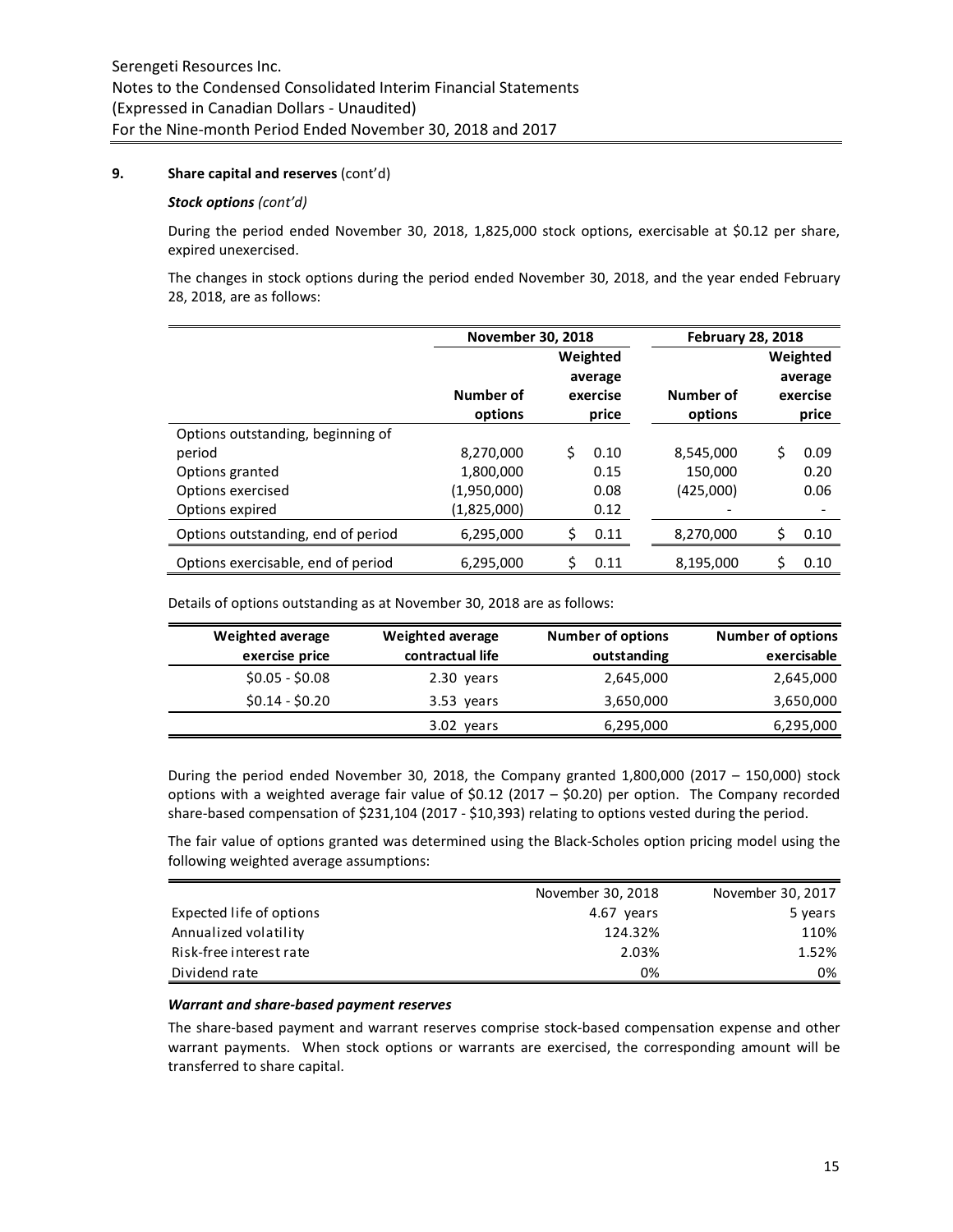## **10. Related party transactions**

## *Related party balances*

The following amounts due to related parties are included in trade payables and accrued liabilities and have arisen from amounts owing for expense reimbursements (Note 8). These amounts are unsecured, non-interest bearing and have no fixed terms of repayment.

|                                       | November 30, |  | February 28, |
|---------------------------------------|--------------|--|--------------|
|                                       | 2018         |  | 2018         |
| Directors and officers of the Company | 9.973        |  | 4,280        |

## *Key management personnel compensation – paid or accrued*

Key management personnel include those persons having authority and responsibility for planning, directing and controlling activities of the Company as a whole. The Company has determined that its key management personnel consists of the Company's Board of Directors and corporate officers.

|                          | <b>Nine Months Ended</b>            |  |         |  |
|--------------------------|-------------------------------------|--|---------|--|
|                          | November 30, 2018 November 30, 2017 |  |         |  |
| Management fees (1)      | 138,238 \$                          |  | 126,000 |  |
| Consulting (2)           | 93,706                              |  | 50.949  |  |
| Director fees            | 36,750                              |  |         |  |
| Share-based compensation | 195,074                             |  |         |  |
|                          | 463,768                             |  | 176,949 |  |

(1) A portion of management fees are allocated to exploration and evaluation ass ets .

(2) Includes accounting fees paid to a company controlled by the CFO of \$70,441 (2017: \$38,439). A portion of consulting fees are allocated to share issuance costs. A total of \$11,215 (2017: \$Nil) was recovered from Kwanika Copper Corp.

# **11. Financial risk management**

The Company is exposed in varying degrees to a variety of financial instrument related risks. The Board of Directors approves and monitors the risk management processes, inclusive of documented investment policies, counterparty limits, and controlling and reporting structures. The type of risk exposure and the way in which such exposure is managed is summarized as follows:

# *Credit risk*

Credit risk is the risk that one party to a financial instrument will fail to discharge an obligation and cause the other party to incur a financial loss. The Company's primary exposure to credit risk is on its cash held in bank accounts. The majority of cash is deposited in bank accounts at a major bank in Canada. As most of the Company's cash is held by one bank there is a concentration of credit risk. This risk is managed by using major banks that are high credit quality financial institutions as determined by rating agencies.

# *Liquidity risk*

Liquidity risk is the risk that the Company will not be able to meet its financial obligations as they fall due. The Company has a planning and budgeting process in place to help determine the funds required to support the Company's normal operating requirements on an ongoing basis. The Company ensures that there are sufficient funds to meet its short-term business requirements, taking into account its anticipated cash flows from operations and its holdings of cash and cash equivalents.